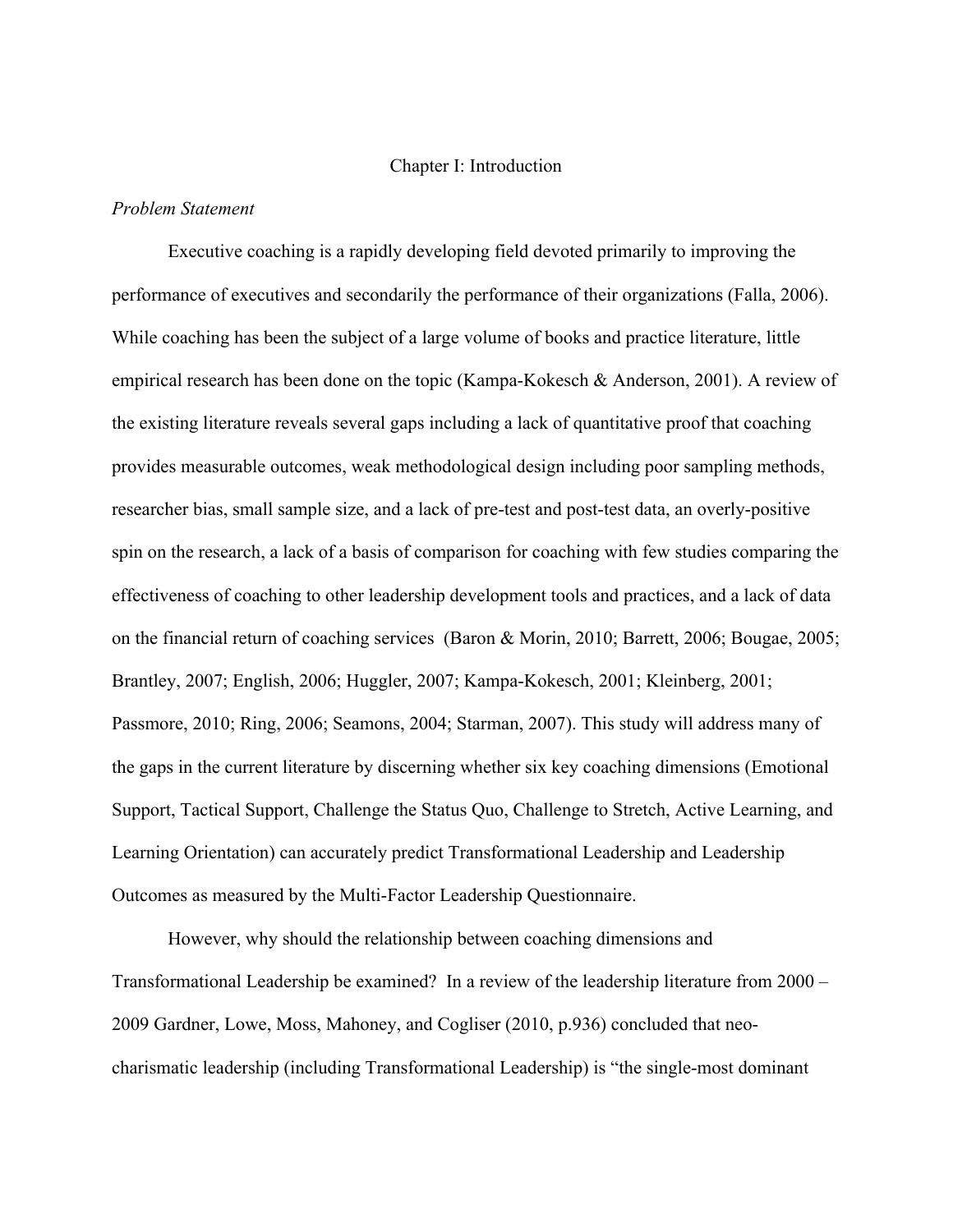[leadership] paradigm." According to Lowe and Gardner (2001, p.481) neo-charismatic leadership styles "have generated considerable enthusiasm and been the subject for a substantial amount of theory and research." Between 1990 – 1999 neo-charismatic leadership theories made up a third of all of the articles published in *The Leadership Quarterly* (Low & Gardner, 2001). Between the years of 2000-2009 "A total of 86 articles were coded as reflecting the neocharismatic approaches, which represented the largest specific category of leadership theories" (Gardner et al., 2010, p.935-936). The dominance of neo-charismatic approaches in the leadership literature strongly supports the theoretical focus of this study on Transformational Leadership.

Furthermore, a positive correlation between executive coaching dimensions and Transformational Leadership is suggested by a number of studies (Dawdy, 2004; Evans, 2007; Gettman, 2008; Gonzalez, 2003; Hale, 2008; Liljenstrand, 2004; Liljenstrand & Nebeker, 2008; Newsom, 2008). Evans (2007) hypothesized that if the role of an executive coach is to encourage clients to become life-long students of leadership then it follows that coaches should have a comprehensive knowledge of leadership as well. Evans (2007) further suggested that coaches should be required to have the same competencies that are demanded of today's leaders, if they are to be successful. Evan's (2007) suggestions are supported by evidence from numerous studies that elucidate the connection between the competencies required of a superior coach and the behaviors demonstrated by transformational leaders (Appendix L) (Dawdy, 2004; Evans, 2007; Gettman, 2008; Gonzalez, 2003; Hale, 2008; Liljenstrand, 2004; Liljenstrand & Nebeker, 2008; Newsom, 2008). Combined, this body of research suggests that coaching dimensions should be correlated with Transformational Leadership behaviors. This body of knowledge gives rise to the first research question: What is the relationship between six key coaching dimensions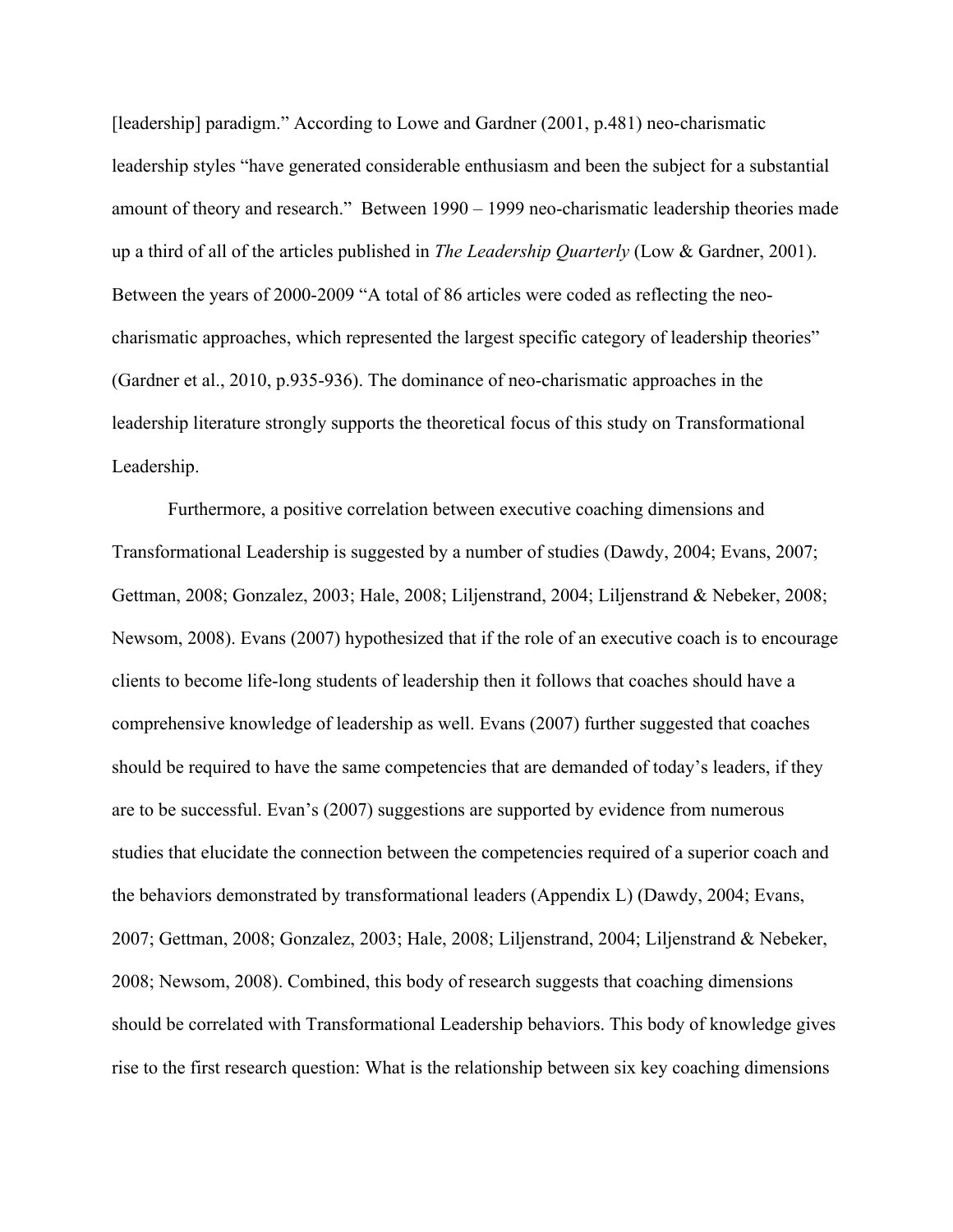and Transformational Leadership as measured by the Multi-Factor Leadership Questionnaire  $(MLO)?$ 

Determining the relationship between key coaching dimensions and Transformational Leadership is an important research question, however previous research has also called for an examination of the relationship between key coaching dimensions and outcome or performance measures (Gettman, 2008). In this regard it is important to look at the outcome measures that have been associated with Transformational Leadership.

Transformational Leadership behaviors have been linked to a number of subjective and objective performance criteria including organizational and group effectiveness, perception of leader's performance, innovation and creativity, sales efforts, work attitudes, leadership satisfaction, follower commitment, ethics, and turnover intention across management level, work environments, and national cultures (Antonakis, 2001; Bommer, Rubin, Baldwin, 2004; Rowold & Heinitz, 2007; Toor & Ofori, 2009). Therefore the case can be made that if key coaching dimensions can predict changes in Transformational Leadership behaviors, key coaching dimensions should also be able to predict changes in objective and subjective performance criteria (Antonakis, 2001; Bommer, Rubin, Baldwin, 2004; Rowold & Heinitz, 2007; Toor & Ofori, 2009). Gettman (2008) also found initial evidence that nine coaching dimensions were related to outcomes from other research studies and were correlated with many of the International Coaching Federation's core competencies. However, no existing research has specifically looked at coaching dimensions and any type of outcome variable. The current study will empirically examine the relationship of six coaching dimensions to Leadership Outcomes measured by the MLQ including Extra Effort (the extent that the associate (follower) goes above and beyond their job duties for the leader), Effectiveness (how effective the associate is at their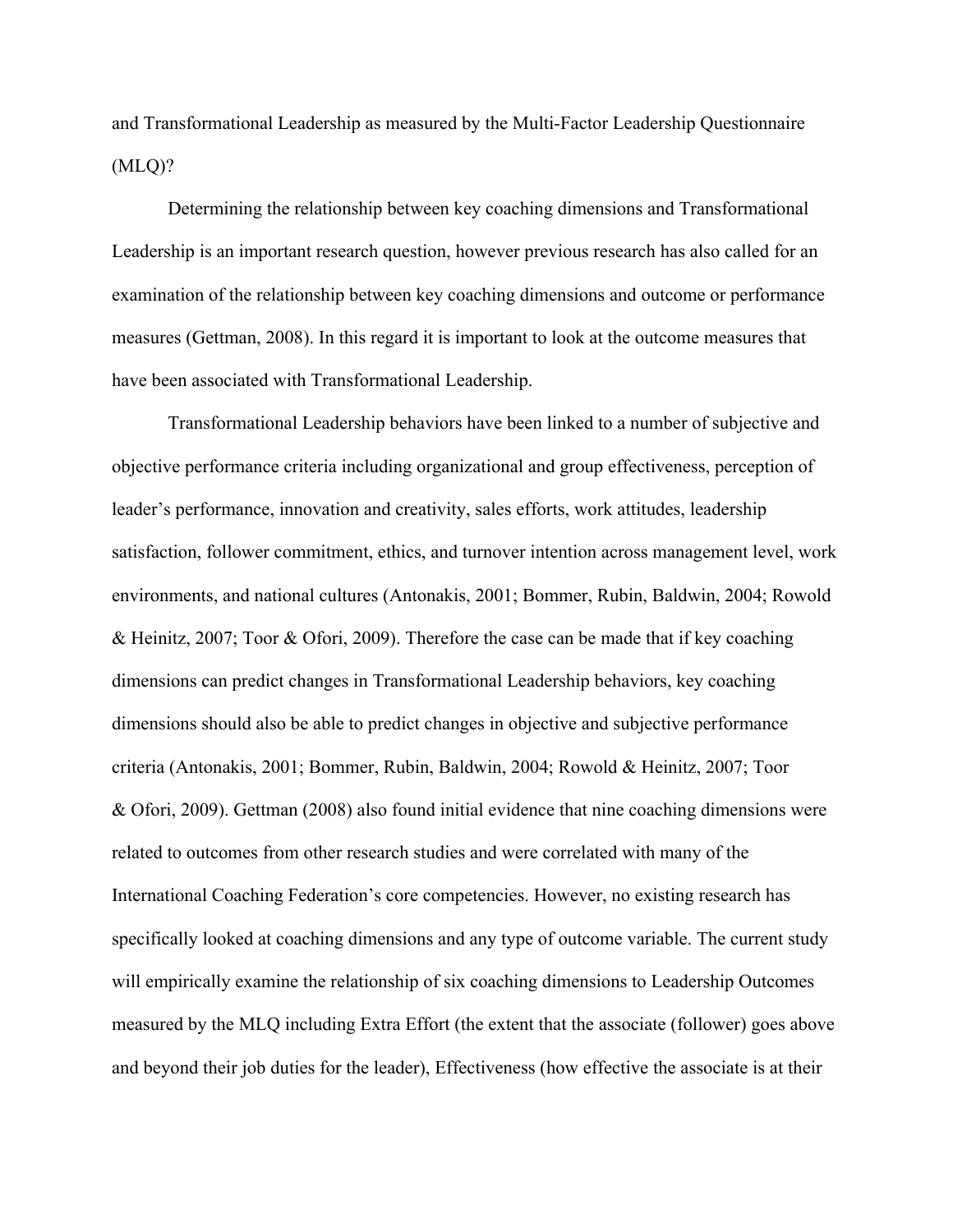job), and Satisfaction (how satisfied is the associate with the leader) (Avolio & Bass, 2004). A strong research case for the relationship between coaching dimensions and Leadership Outcomes is made by the notion that coaches should possess the same leadership proficiencies as their clients and the strong overlap shown between Transformational Leadership and various coaching dimensions in previous studies (Dawdy, 2004; Evans, 2007; Gettman, 2008; Gonzalez, 2003; Hale, 2008; Liljenstrand, 2004; Liljenstrand, 2008; Newsom, 2008). Further evidence is seen in the results of MLQ research demonstrating a correlation between Transformational Leadership and Leadership Outcomes (Avolio & Bass, 2004). The second research question stems out of this body of research: what is the relationship between six key coaching dimensions and Leadership Outcomes as measured by the Multi-Factor Leadership Questionnaire (MLO) (Avolio  $\&$  Bass, 2004; Dawdy, 2004; Evans, 2007; Gettman, 2008; Gonzalez, 2003; Hale, 2008; Liljenstrand, 2004; Liljenstrand, 2008; Newsom, 2008)?

# *Defining executive coaching.*

Executive coaching is a management consulting intervention that's geared towards individuals in senior or executive levels within an organization (Falla, 2006). While many definitions for coaching exist, Kampa-Kokesch and Anderson (2001, p. 208) defined coaching as:

a helping relationship formed between a client who has managerial authority and responsibility in an organization and a consultant who uses a wide variety of behavioral techniques and methods to help the client achieve a mutually identified set of goals to improve his or her professional performance and personal satisfaction and, consequently, to improve the effectiveness of the client's organization within a formally defined coaching agreement.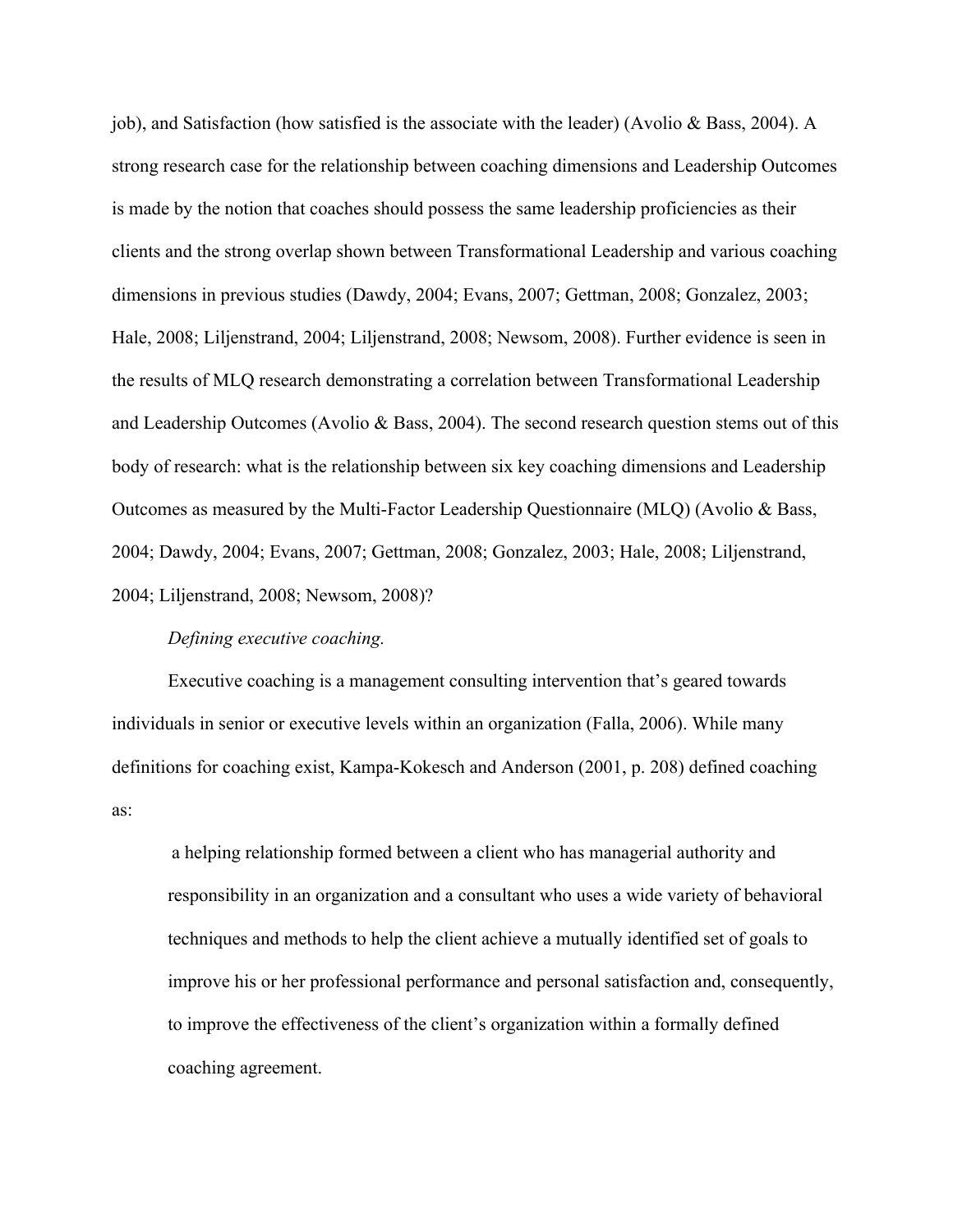Additionally, the International Coaching Federation (ICF) gives the following definition of coaching:

Executive coaching is a facilitative one-to-one, mutually designed relationship between a professional coach and a key contributor who has a powerful position in the organization. This relationship occurs in areas of business, government, not-for-profit, and educational organizations where there are multiple stakeholders and organizational sponsorship for the coach or coaching group. The executive coaching is contracted for the benefit of a client who is accountable for highly complex decisions with [a] wide score of impact on the organization and industry as a whole. The focus of executive coaching is usually organizational performance or development, but many also have a personal component as well. The results produced from this relationship are observable and measurable (Falla, 2006, p.20).

There are three important aspects of these definitions. The first is that coaching is chiefly defined as an individually tailored consultation. This differentiates coaching from other management consulting services such as class-room instruction or group sessions. The second aspect of the definition of coaching is the lack of a chain of command between the client and coach, which separates executive coaching from the routine workplace coaching which occurs with a client's supervisor. The final aspect of the coaching definition is the inter-organizational context in which it applies as executive coaching differs from career counseling or therapy in that the goal of coaching is to improve performance within the organization the client is employed in (Falla, 2006).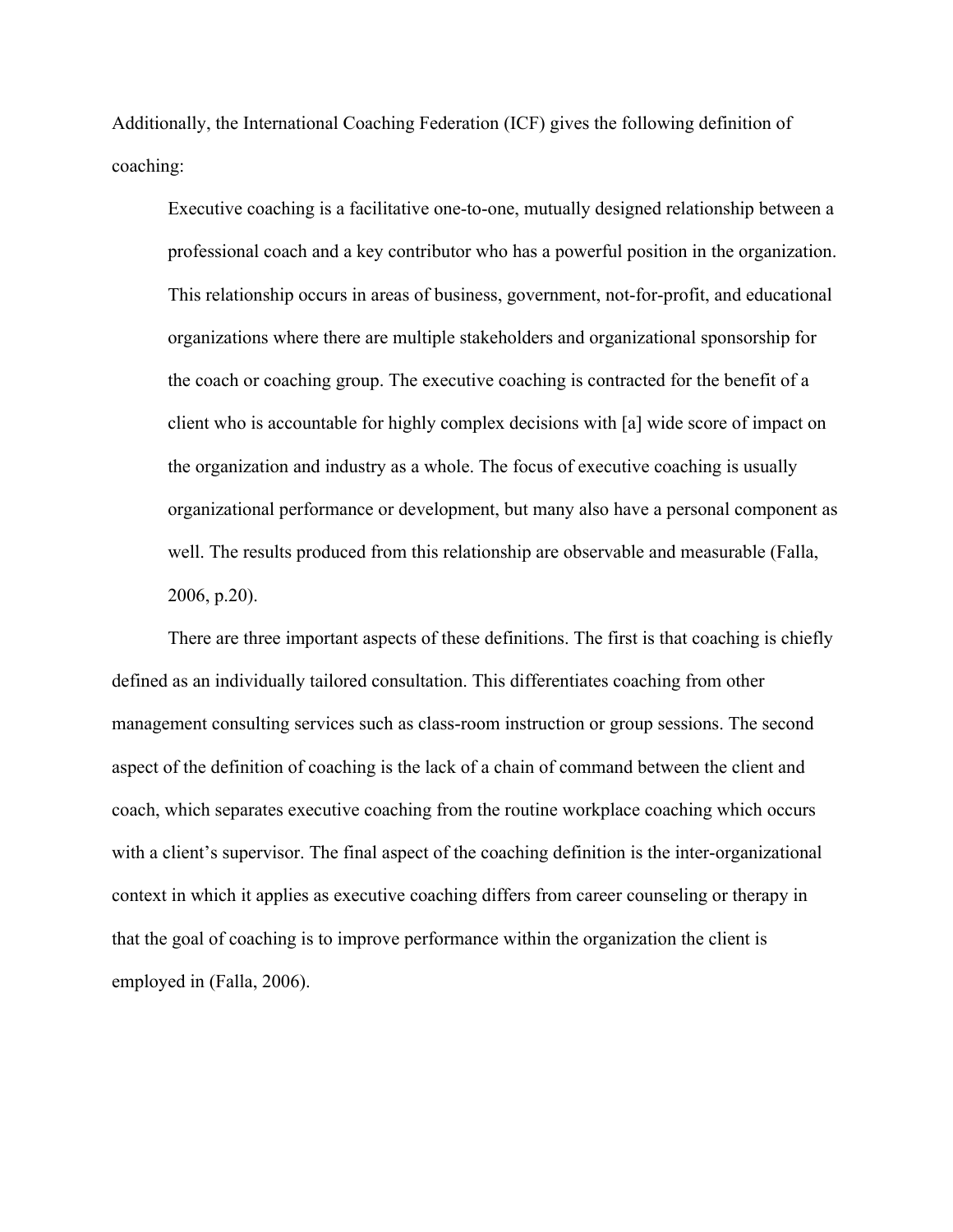# *The coaching process.*

Natale and Diamante (2005) identified five stages of executive coaching that include alliance check, credibility assessment, likeability link, dialogue/skill acquisition, and cue based action plans. Coaches analyze and recognize the actions that led to the coaching engagement during the alliance check. Other key components of this stage include removing or eliminating the client's resistance through the writing of a process roadmap. The second stage is the creditability assessment. The creditability assessment revolves around the coach supplying their credentials and background to the client and the client becoming aware that the coach might be helpful. The likeability link stage sees the client comparing and contrasting their preferential style to the coach's style and making a decision on whether or not they ultimately admire the coach. The dialogue and skill acquisition stage begins with the coach integrating the executive's emotion into the coaching process and ends with the executive achieving a higher level of selfawareness. Finally, the coach and the executive outline an action plan along with a timeline for completion for the client in the cue-based action plans stage (Natale & Diamante, 2005).

The executive coach helps the client move through the stages of the coaching process by using a wide range of tools and techniques. Coaches use a variety of tools including personality and leadership inventories, interviews, psychological instruments, and 360-degree feedback questionnaires (Falla, 2006). These instruments serve to give the client a better picture of themselves and give the client data to work with. This data, in conjunction with feedback, helps the client "come to understand patterns in the data gathered; work through their resistance to hearing the data; and identify and generate a developmental plan for behavioral change" (Falla, 2006, p.41). Clients begin to trust the coaching process when they understand and trust the data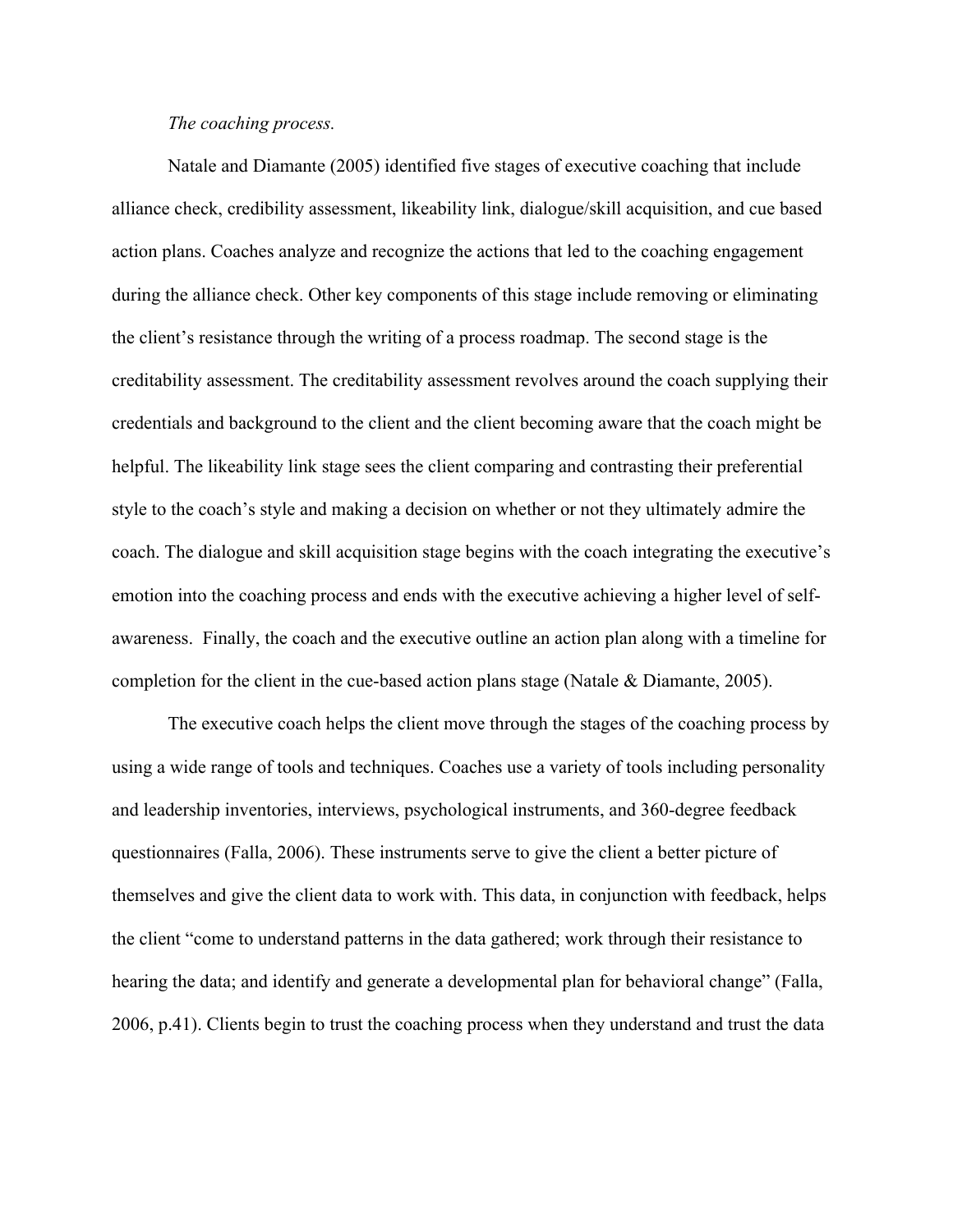given to them and are given the ability to provide feedback on the data (Kampa-Kokesch  $\&$ Anderson, 2001).

## *History of executive coaching.*

At the present three time periods have been identified in the history of executive coaching. The first period covers the time from 1950 – 1979 and was characterized by a combination of organizational development and psychological practices. The second period covers the time from 1980 to 1994. This period saw a standardization and professionalization of the coaching profession. The current period, which covers from 1995 – present, has seen a rise in research and publications along with the development of professional organizations dedicated to coaching (Falla, 2006).

Executive coaching stems out of a series of social changes in the United States following World War II (Falla, 2006). The diversification of the workplace, dependence on institutional employment, and the rise of outsourcing were all changes that led to the development of the coaching field. The enterprising recruitment of women into the workplace to fill the positions of men fighting in the war led to a generational divide between a new class of working women and their mothers. This new generation of workers, often lacking role models and mentors, turned to psychology and organizational counseling as a means to learn new skills. Additionally, the rise of the feminist movement led women to demand training and counseling to help with their new responsibilities (Falla, 2006). The dependence on institutional employment following the war also sparked a change in the culture and skills needed to succeed in business. The pre-World War II era focused heavily on individualism and self-reliance, whereas the post-war era was characterized with a rise of new skills including sales, teamwork, and personnel management. The vehicle for learning these new skills became workshops and training courses run by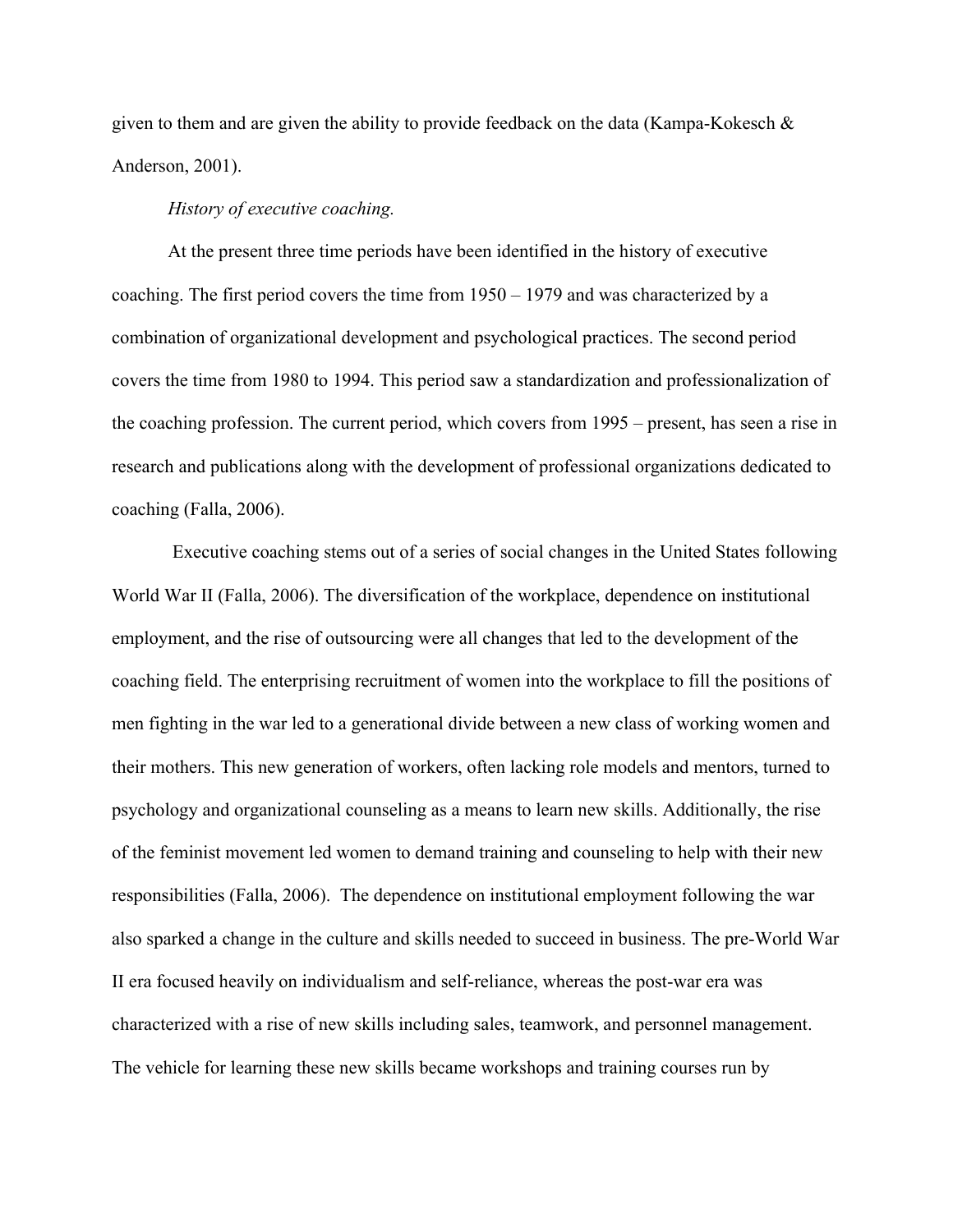psychologists (Falla, 2006). Outsourcing of workshops and training courses became prevalent after World War II when returning GIs required assistance in job searching and learning needs. This outsourcing evolved into a new workplace culture dependent on seeking outside consultants to increase organizational efficiency (Falla, 2006).

Other cultural changes were beginning in organizations as well. During the 1960s and 1970s top-down, authoritarian structures were firmly in place in many companies. Management was defined by decision makers in upper management positions and middle level management who were responsible for implementation of decisions. By the 1970s and 1980s the strict hierarchical structure of the past began crumbling and a collaborative environment between workers and management grew (Bougae, 2005). However, before a truly open and cooperative organization could emerge from the ashes of the authoritarian structures of old, employees needed to learn new skills and behaviors. In other words, they had to learn to become leaders themselves. Seminars, training, and the use of consultants became more widespread and the movement towards coaching began. During the 1980s and early 1990s the change in focus shifted from pressing corporate issues to making long-term changes in individuals and systems. The emphasis on the individual and the system led to introspective leadership training, change management, and ultimately executive coaching (Bougae, 2005).

The evolution of the coaching field is tied closely to the evolution of leadership roles in organizations. Historically, leaders were responsible for making profits and the means used to create revenue were not the subject of study or concern (Bougae, 2005). Today, leaders are still responsible for a company's bottom line, but the focus has shifted more to the importance of creating an environment where the relationship and interpersonal dynamics between leaders and followers is the subject of attention and the area of leader development (Bougae, 2005).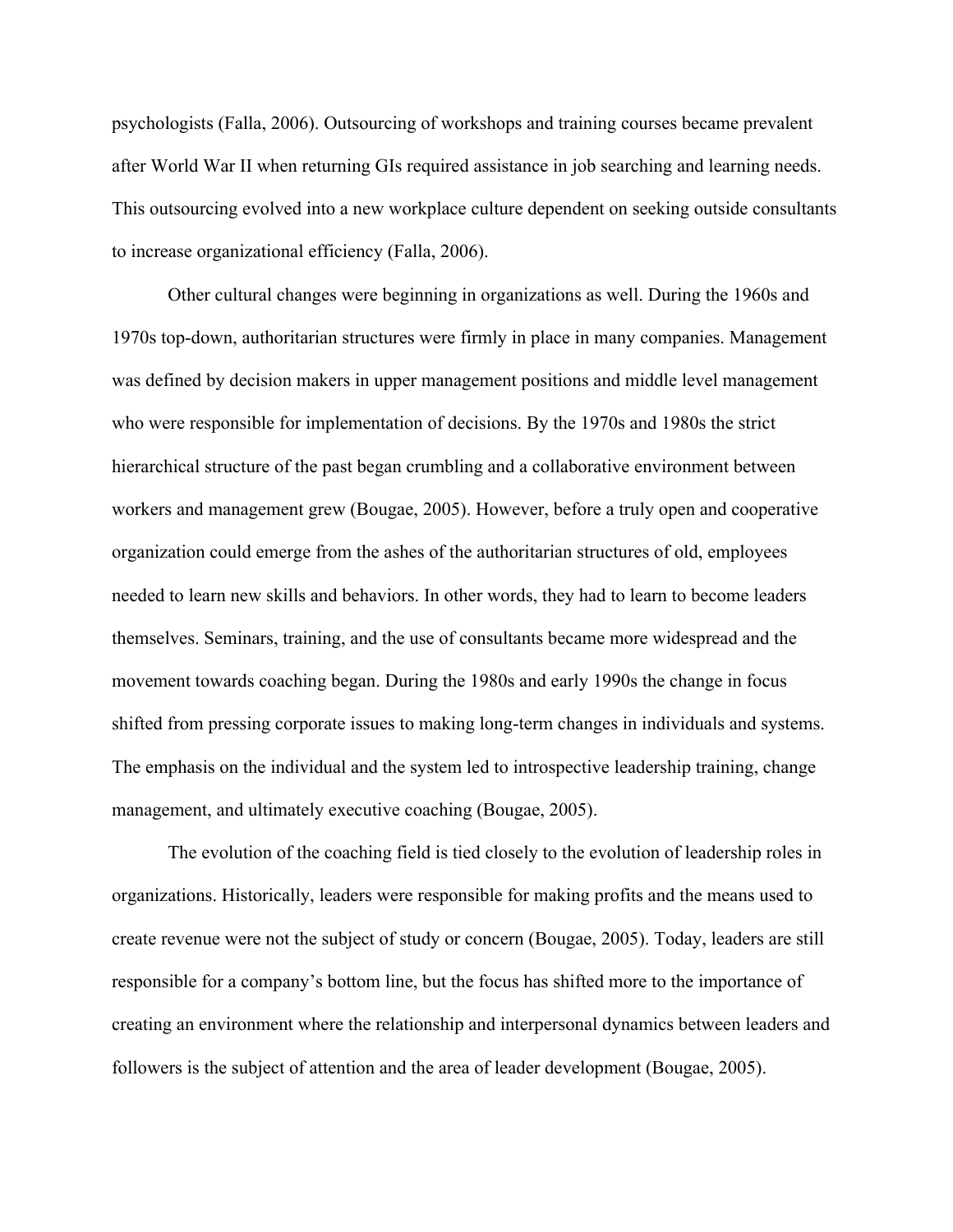## *Theoretical Rationale*

Despite the recent surge in growth, executive coaching lacks a clear theoretical foundation (Joo, 2005). Executive coaching has its roots in a few disciplines including consulting, management, organizational development, and psychology (Joo, 2005; Kleinberg, 2001). Due to the immature stage of the executive coaching field, the number of theories, frameworks, and disciplines is large and diverse. Theories mentioned in various studies include, but are not limited to Transformational Leadership, adult learning theory, humanistic psychology, cognitive psychology, social cognitive theory, grounded theory psychoanalytic theory, person-centered therapy, the inner game, zone of proximal development, transformative learning, human performance technology process (HPT), and motivational interviewing (Huggler, 2007; Moen & Allgood, 2009; Passmore, 2010; Starman, 2007). However, while a wide range of theories have been used in previous studies this dissertation will focus exclusively on Transformational Leadership for a number of reasons. Transformational Leadership is chosen as the theory of choice due to its mention in dissertations with strong methodological underpinnings, the large amount of research done on the theory, and its dominance in the leadership literature (Gardner et al., 2010; Hopf, 2005; Kampa-Kokesh, 2001, Lowe & Gardner, 2001). Additionally, *The Leadership Quarterly* reported that neo-charismatic leadership theories (including Transformational and Charismatic Leadership) represented the single largest percentage of articles written in 1990-1999 and 2000-2009 (Gardner et al., 2010; Lowe & Gardner, 2001).

# *Transformational Leadership.*

Transformational Leadership has been defined by four groups of scholars: James Macgregor Burns, Bass and Avolio, Bennis and Nanus, and finally Kouzes and Posner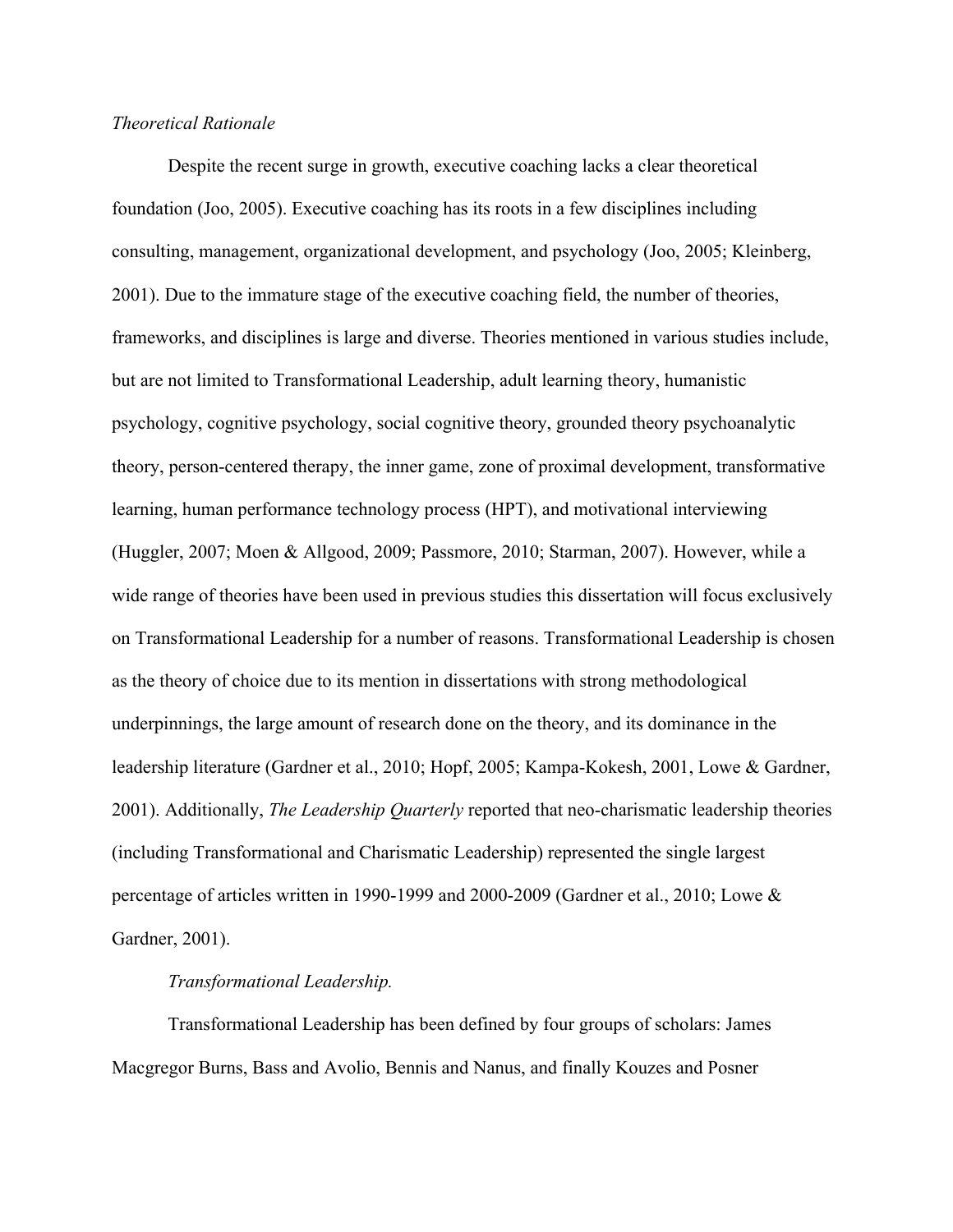(Northouse, 2007). James Macgregor Burns was one of the first researchers to focus on the relationship between the leader and the follower in contrast to previous leadership theories that focused on traits a leader needed to possess or the way they reacted to a given situation (Burns, 1978). Specifically, Burns believed that there were two distinct types of leadership: Transactional Leadership and Transformational Leadership. Transactional Leadership was defined as an exchange of the follower's services and commitment for an incentive or reward (Burns, 1978). An example of Transactional Leadership in business occurs when a manager or supervisor promises a raise for exceeding a performance target (Northouse, 2007). Alternatively, Transformational Leadership is "more concerned with end-values, such as liberty, justice, and equality" (Burns, 1978, p.426). Transformational Leadership goes above and beyond simply getting the follower to do the will of the leader, but rather motivates the follower to reach their highest potential (Burns, 1978). Burns states that transforming leaders "raise" their followers up through levels of morality (Burns, 1978, p.426). The work of Bernard Bass further expanded on the initial work of Burns by focusing on the follower's needs, considering the use of Transformational Leadership for negative outcomes, and placing Transactional and Transformational Leadership on a continuum as opposed to seeing the concepts as mutually exclusive (Northouse, 2007). Bass believed there were three ways in which transformational leaders motivate followers to do more than what was required.

First, transformational leaders give the follower a better understanding of the value and importance of goals set forth by the leader. Second, transformational leaders move followers beyond their own self-interest to the interest of the organization. Finally, transformational leaders induce followers to consider higher-level needs (Bass, 1985).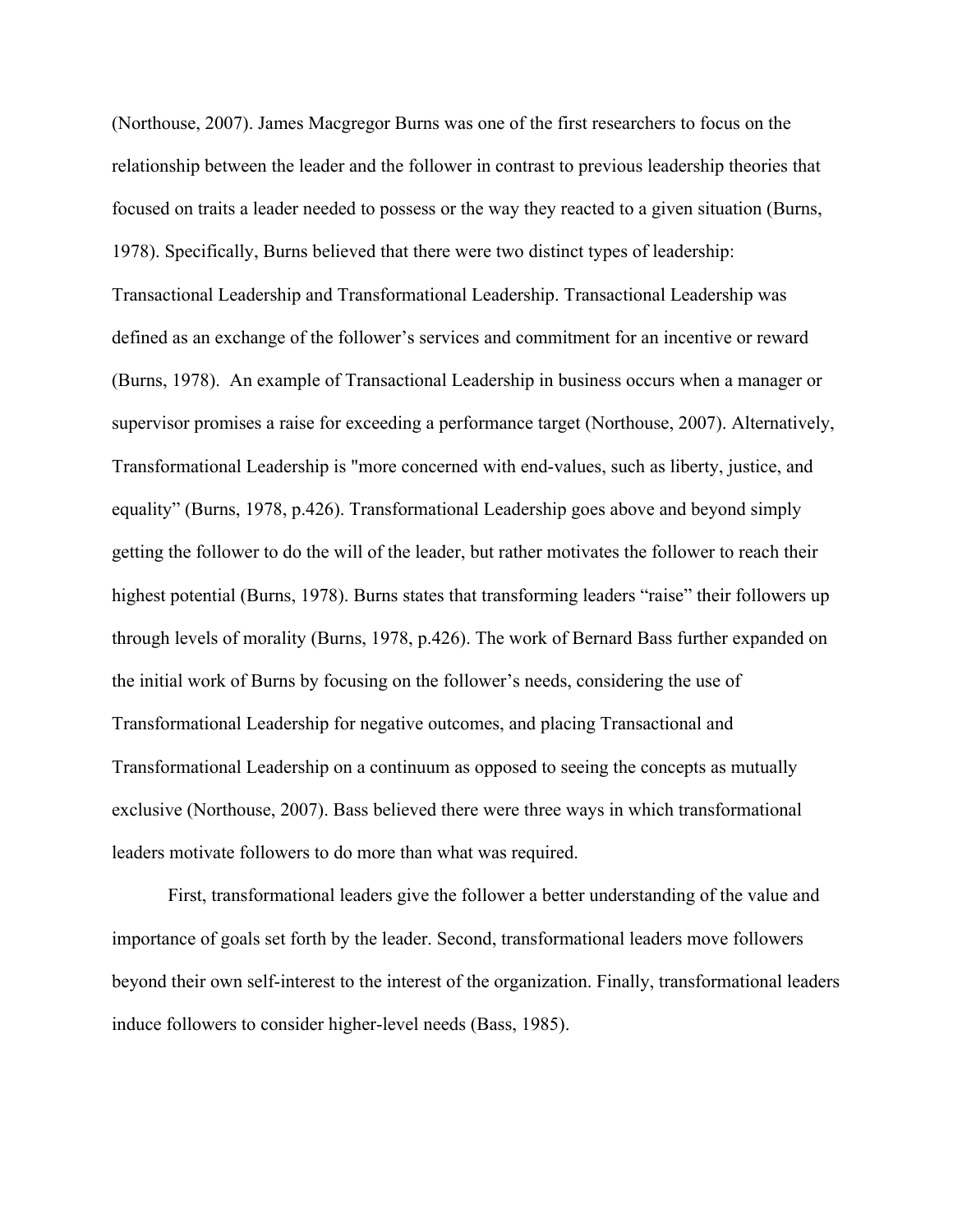Bass also expanded on Transformational Leadership by considering the consequences of Transformational Leadership for negative outcomes, calling this phenomenon pseudo-Transformational Leadership (Northouse, 2007). Pseudo-Transformational Leadership occurs when the leader possesses characteristics of Transformational Leadership, but uses these characteristics to advance their own agendas without taking into consideration the interest of the followers (Northouse, 2007). Bass also expanded on the concept of Transformational Leadership by reconfiguring the theory from conceptualizing Transformational and Transactional Leadership as opposing concepts to thinking that Transformational and Transactional Leadership belong on a single continuum (Bass, 1985). A model developed by Bass and Avolio further expanded on this continuum and described factors associated with transformational, transactional, and laissez-faire leadership (Avolio, 1999).

Bass and Avolio listed seven factors in total: four transformational factors, two transactional factors, and one non-leadership, non-transactional factor. The four transformational factors were defined as idealized influence (being a role model for followers), inspirational motivation (communicating expectations to followers), intellectual stimulation (giving followers the freedom to be creative and to challenge their own beliefs and those of the leader and organization), and individualized consideration (providing an open and caring climate to share feedback) (Avolio, 1999). The two Transactional Leadership factors include contingent reward (the follower exchanges work for a reward) and management-by-exception (actively or passively using corrective criticism, negative feedback, and negative reinforcement to get the follower to do to the will of the leader) (Avolio, 1999). Finally, there is the laissez-faire, non-leadership factor which is characterized by a lack of feedback, decision-making, and responsibility (Avolio, 1999).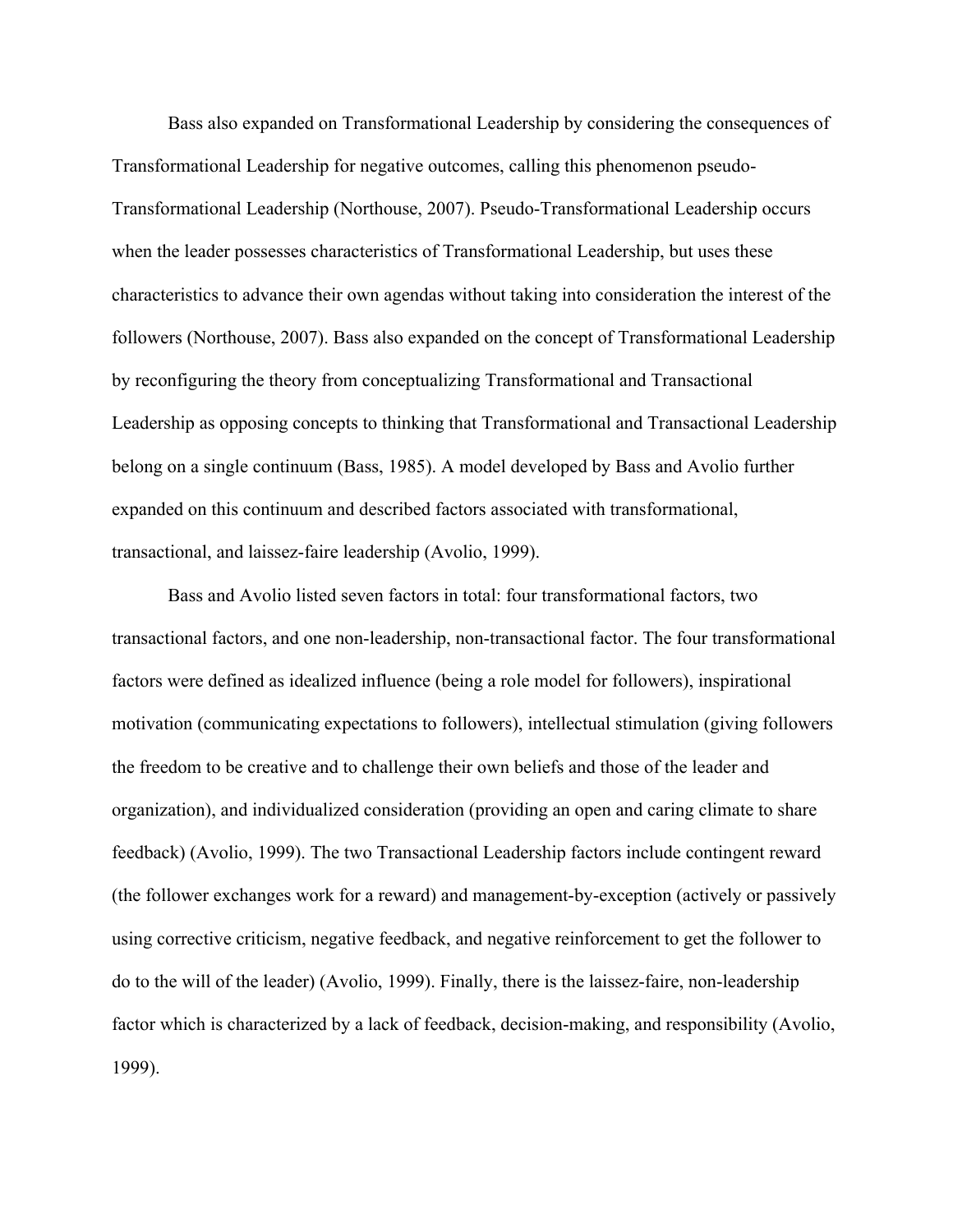A number of revisions have been made to the Transformational Leadership model proposed by Bass and Avolio over the years including changing the original factor structure and name of the theory (Bass & Avolio). In its current state the theory has been renamed the Full Range Leadership Theory and includes twelve factors. The five Transformational Leadership factors include Idealized Influence – Attributed, Idealized Influence – Behavior, Inspirational Motivation, Intellectual Stimulation, and Individualized Consideration. The two Transactional Leadership factors are Management by Exception Active and Contingent Reward. The two nonleadership factors include Management by Exception Passive and Laissez-Faire. Finally, three Outcomes of Leadership are included (Extra Effort, Effectiveness, and Satisfaction) (Bass & Avolio, 2004).

Bennis and Nanus (1997) developed a different model that expanded Transformational Leadership by analyzing responses of 90 leaders to questions including strengths and weaknesses (Bennis & Nanus, 1997). Bennis and Nanus reviewed the interviews and observational data they collected from leaders for a period of two years before developing four themes that all leaders embodied (Bennis & Nanus, 1997). The first theme that emerged was attention through vision. All of the leaders had a drive and a vision of what the organization should be and what the result of any project should be, "Leaders are the most results-oriented individuals in the world, and results get attention" (Bennis & Nanus, 1997, p.26). The second theme was meaning through communication. Bennis and Nanus believed that vision was only one part of leadership and without communication vision will never lead to action. Communication is the tool that shares a leader's vision with the rest of the organization (Bennis & Nanus, 1997). Trust through positioning is the third theme presented by Bennis and Nanus. Trust gives workers a sense of stability and helps maintain the organization's virtue. Leaders are trustworthy when they let the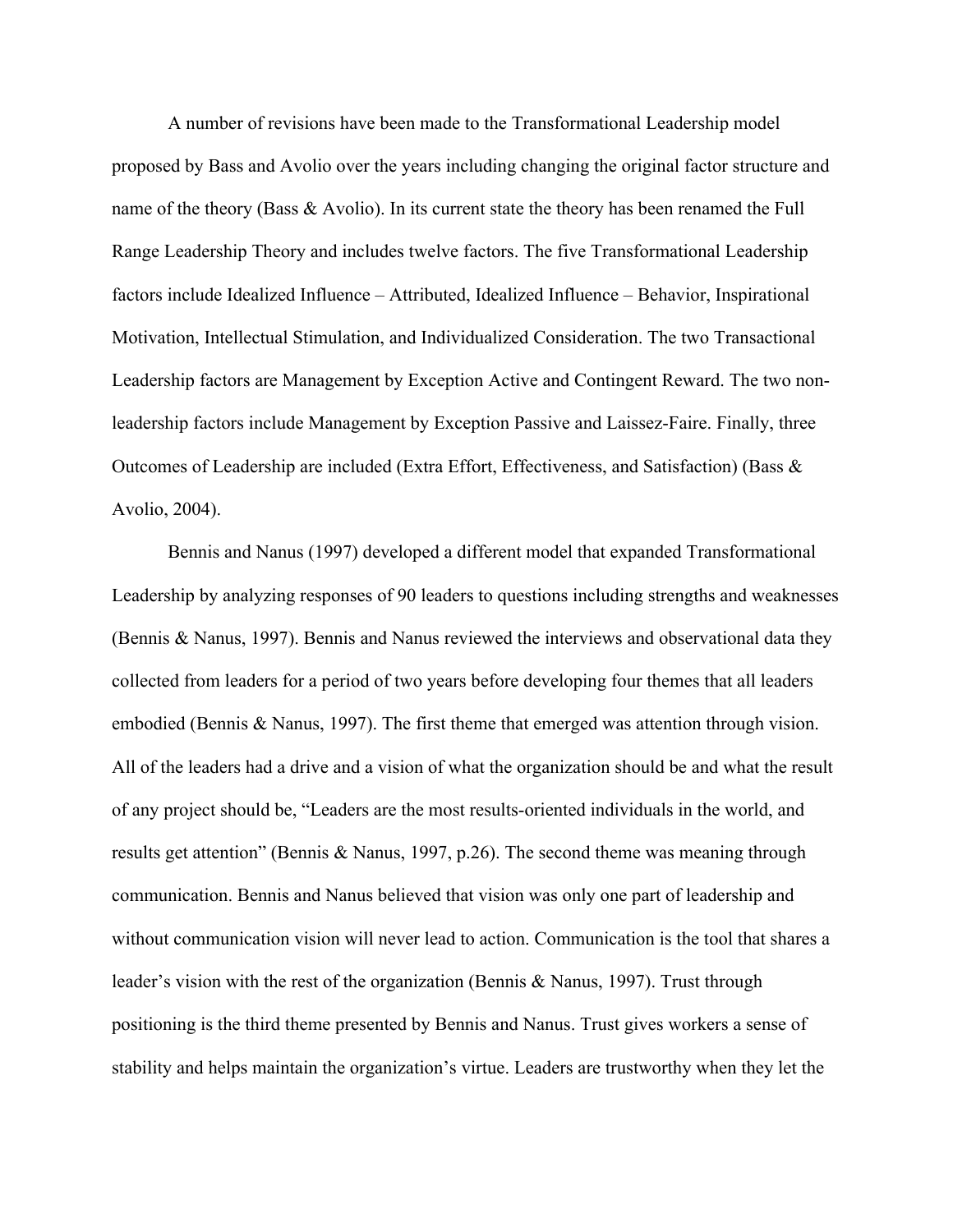organization know about themselves, their thoughts, and their opinions, "The truth is that we trust people who are predictable, whose positions are known and who keep at it; leaders who are trusted make themselves known, make their positions clear" (Bennis & Nanus, 1997, p.41). The final theme present in the analysis by Bennis and Nanus is the deployment of self through positive self-regard. Leaders put their best self forward. They trust themselves, know their strengths and weaknesses, and know how to make up for their flaws. When leaders meet with employees they portray their strengths and their abilities and they compensate for their faults. Leaders constantly improve themselves; they are eager to get feedback and equally keen to improve themselves for the next assignment. This positive self-regard transfers from leaders to the rest of the organization and gives workers their own self of positive self-regard in return (Bennis & Nanus, 1997).

A final model of Transformational Leadership has been developed by Kouzes and Posner. Kouzes and Posner's model is based on the "personal best" experiences of over 1,300 leaders in the public and private sector (Northouse, 2007, p.188). Through an analysis of these "personal best" experiences, the authors developed five best practices that help leaders to accomplish their goals (Northouse, 2007, p.188). The first practice is modeling the way. Simply put, leaders must be role models for everyone else in the organization. Leaders must communicate their thoughts and ideas and more importantly they must act in accordance with their own personal values (Kouzes & Posner, 2002). Inspiring a shared vision is the second practice. Inspiring a shared vision is the leader's way of setting the direction for the future of the organization. Leaders need to present their dream for the future of the organization and need to get employees to see that they are capable of making it a reality (Kouzes & Posner, 2002). The third practice is challenging the process. Leaders are not content with the way things are, aren't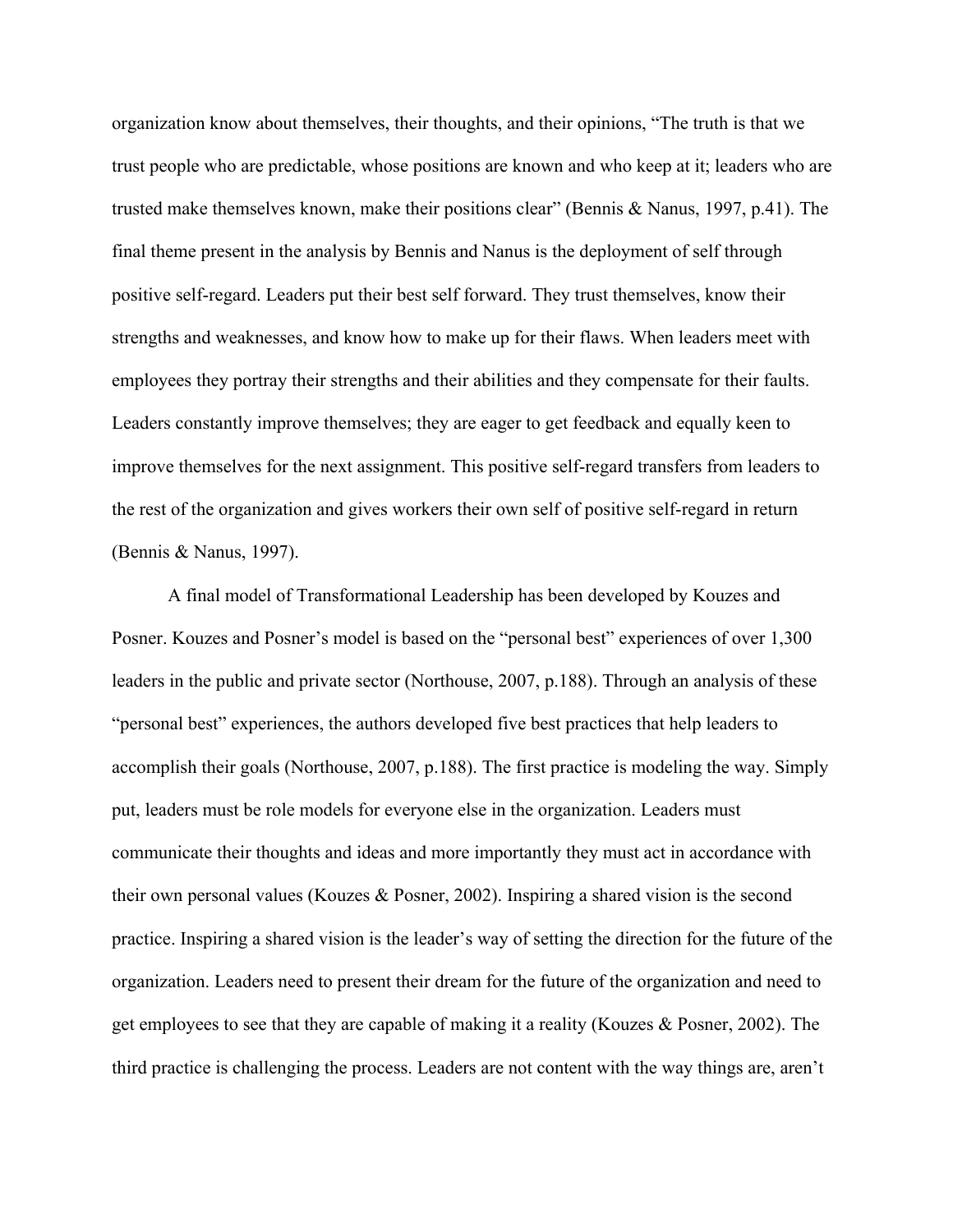afraid to make changes, and are frequent adopters of new ideas and news ways of doing things. Leaders are also willing to listen to others to find better ways of doing things (Kouzes & Posner, 2002). The fourth practice is enabling others to act. Leaders create an open environment where others feel like they are part of the team, "They foster collaboration and build trust" (Kouzes  $\&$ Posner, 2002). Enabling others to act means using inclusive language and relying on the synergy of the group as opposed to the power generated from centralized authority. The final practice is encouraging the heart. Encouraging employees and creating a "culture of celebration" are ways that leaders can keep employees performing through ups and downs (Kouzes & Posner, 2002, p. 19). To further their model, Kouzes and Posner also offer 10 commitments or behaviors that are associated with each of the five practices (Appendix B).

# *Building a conceptual framework around executive coaching and Transformational Leadership.*

 While a definitive theory has yet to emerge for executive coaching, Joo (2005) reviewed the literature on executive coaching and attempted to build a conceptual framework for coaching using a systematic research process (Appendix C). Joo's model is directly linked to several important themes, practices, and factors associated with Transformational Leadership. The conceptual framework presented by Joo (2005) sees the coach as a leader using Transformational Leadership practices and themes to get the client (follower) to reach their full potential and become a transformational leader themselves. When the client returns to his or her organization and retains their leadership position, they will ideally be using the themes, practices, and factors of Transformational Leadership and consequently functioning at a higher capacity. If the leader has embraced Transformational Leadership practices, themes and factors learned through coaching, they will be more likely to transform their organization and their employees.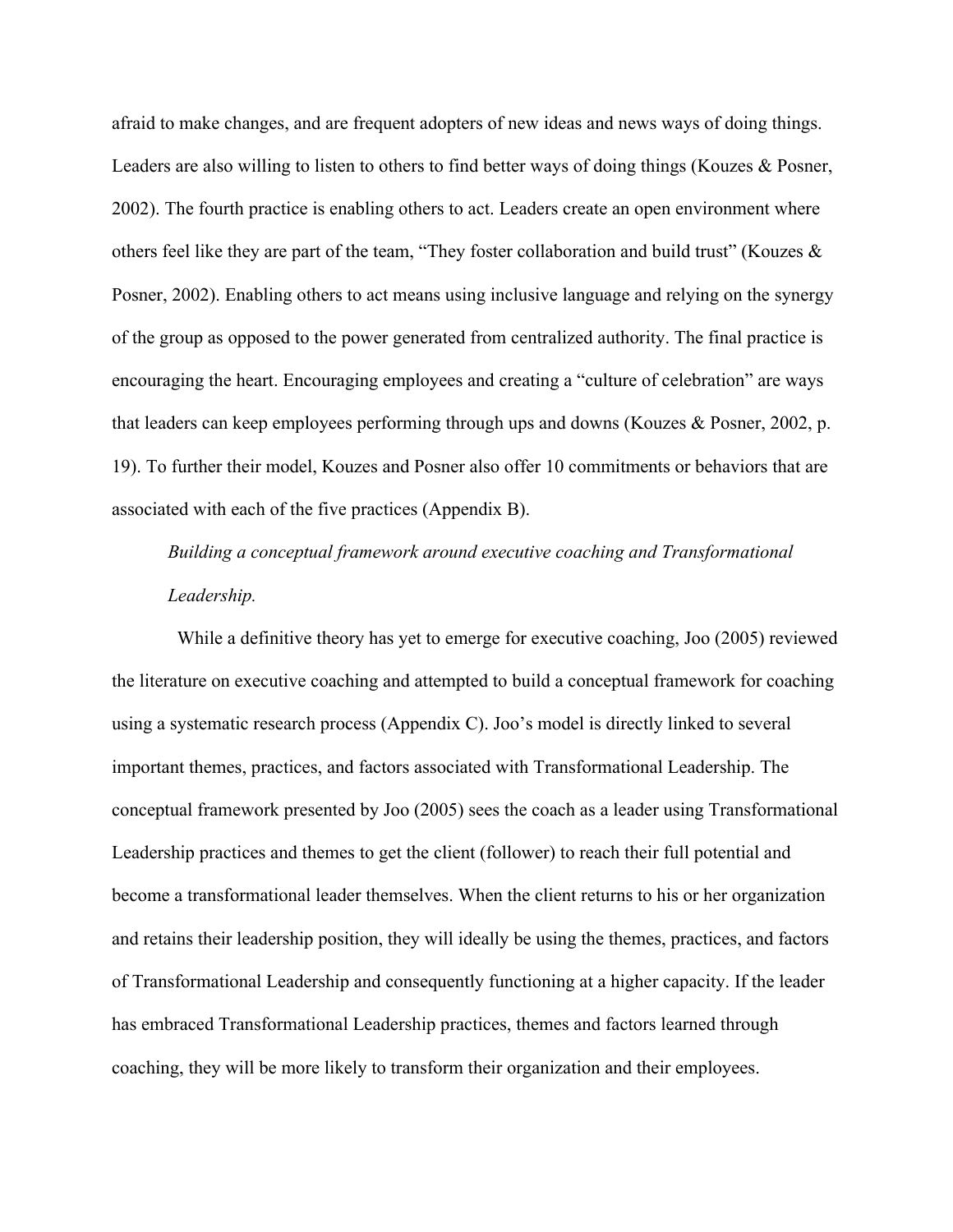The antecedents of Joos (2005) model included the coach and clients characteristics and organizational support. Joo (2005) suggested that coaches must have integrity, confidence, experience, and a high developmental level. The models of Transformational Leadership presented by Bass (1985), Bennis and Nanus (1997), and Kouzes and Posner (2002) all stressed the importance of a leader's integrity (trust through positioning), confidence, experience, and high developmental level (deployment of self through positive self-regard, modeling the way, intellectual stimulation).

With regard to processes, Joo (2005) states that the coaching approach is central to a successful outcome and that the approach should be tailored to the client through listening and feedback. The models of Transformational Leadership presented by Bennis & Nanus (1997) and Kouzes and Posner (2002) both place a high emphasis on communication and feedback between leader (coach) and follower (client). Additionally Joo (2005) places emphasis on the relationship between the coach and client much in the same way that Transformational Leadership focuses on the interaction between leader and follower.

The proximal outcomes outlined by Joo (2005) highlight self-awareness and learning as the keys to behavioral change. One theme presented in Bennis and Nanus's transformational model is the deployment of self through positive self-regard, which includes persistent selfimprovement and finding ways to do things better next time. Kouzes and Posners (2002) practice of challenging the process also suggests that leaders should be eager to learn new things. Finally, Joo (2005) suggests that the distal outcome of executive coaching is organizational (follower) success resulting from individual (leader) success. Central to Transformational Leadership is the idea that the leader can move the follower beyond contingent reward or management by exception to reach the full potential of both the individual and subsequently, the organization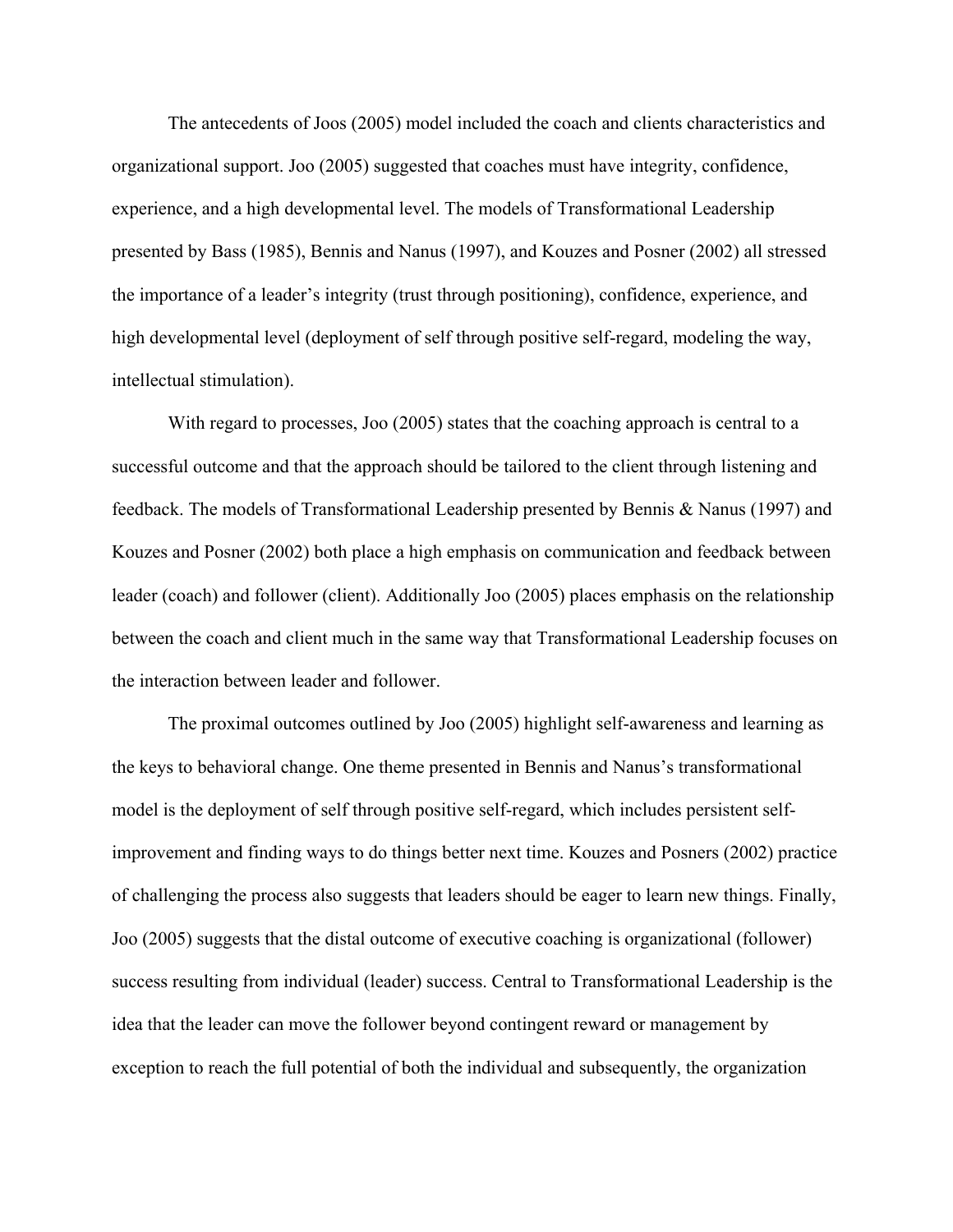(Bass, 1985). The Transformational Leadership models presented by Bass (1985), Bennis and Nannus (1997), and Kouzes and Posner (2002) all suggest that employees will set aside their personal interests and motivations for the goals and interests of the organization when leaders act as role models, communicate their visions, and listen to workers.

## *Purpose of the Study*

The primary purpose of this study is to determine the relationship between key coaching dimensions and Transformational Leadership behaviors. Additionally, the relationship between key coaching dimensions and Leadership Outcomes will also be examined. Third, the differences in the Transformational Leadership and Leadership Outcomes will be examined when controlling for the rater (coach vs. raters [peers, supervisors, and direct reports]). Finally, differences in the relationship between key coaching dimensions and Transformational Leadership behaviors and the relationship between key coaching dimensions and Leadership Outcomes when controlling for the rater will also be examined.

## *Research Questions*

The research questions in this study stem from the research of Evans, 2007, Gettman, 2008, Hale, 2008, Liljenstrand & Nebeker, 2008, and Newsom, 2008. These research questions include:

1. What is the relationship between key coaching dimensions and Transformational Leadership behaviors as measured by the Multifactor Leadership Questionnaire (MLQ) 5x short form?  $(R1)$ 

2. What is the relationship between key coaching dimensions and Leadership Outcomes (Extra Effort, Effectiveness, and Satisfaction) as measured by the MLQ 5x short form? (R2)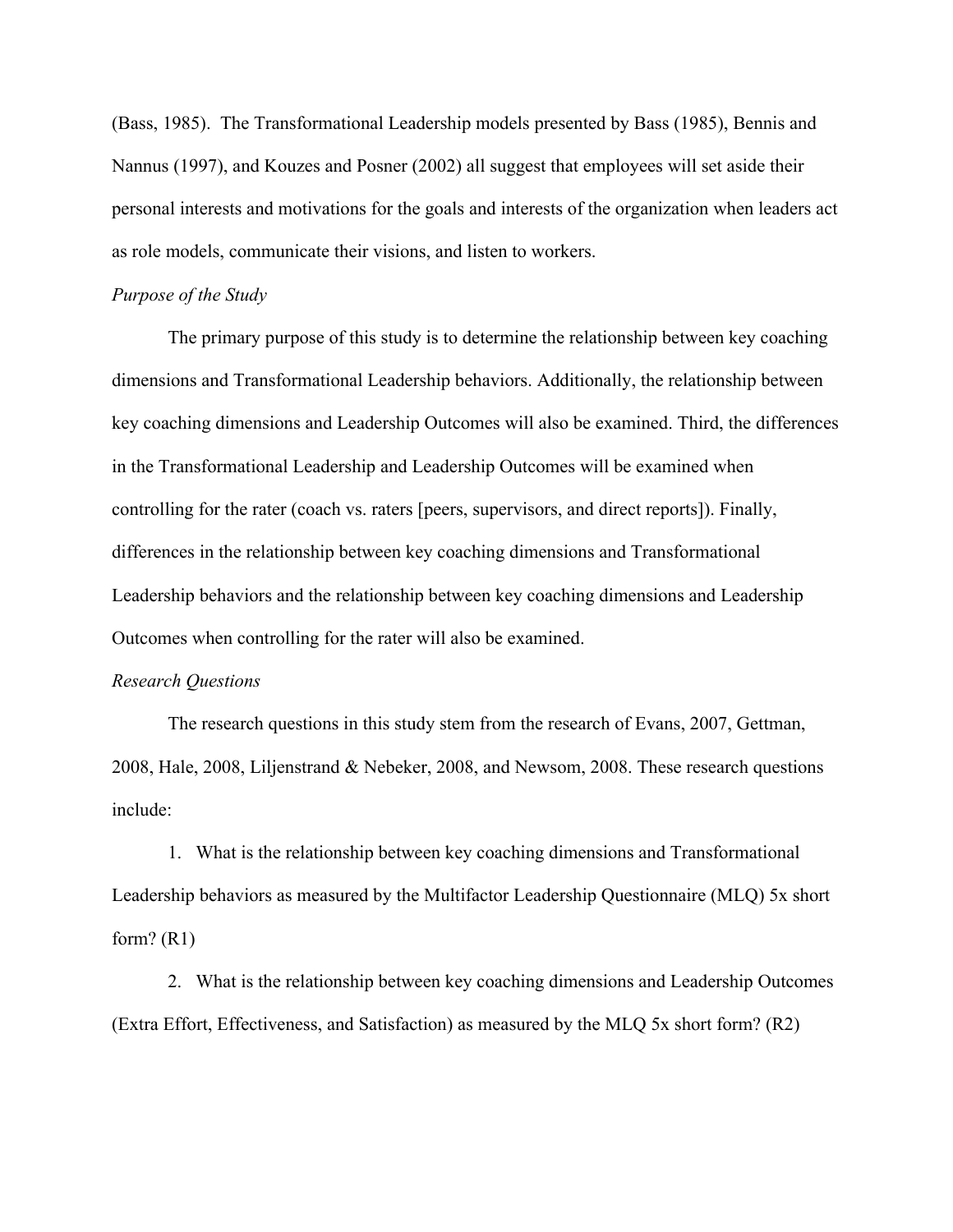3. Do coaches and raters (peers, supervisors, and direct reports) differ in their ratings of the coach on Transformational Leadership behaviors and Leadership Outcomes? (R3) More specifically will differences be found in the relationship between the six coaching dimensions and Transformational Leadership as rated by the coach vs. Transformational Leadership as rated by the raters? (R3A) Furthermore will differences be found in the relationship between the six coaching dimensions and Leadership Outcomes as rated by the coach vs. Leadership Outcomes as rated by the raters? (R3B)

#### *Significance of Study*

This is the first study to look at the relationship between key executive coaching dimensions and outcomes. This research builds on the foundation established by Gettman (2008) who was the first researcher to create and administer scales that could accurately measure key coaching dimensions. In discussing important areas for future research Gettman (2008) stated that examining the relationship between the coaching dimensions and outcomes or performance data would be important for future research. This study seeks to answer this question by examining the relationship between Leadership Outcomes (Extra Effort, Effectiveness, and Satisfaction) and the key coaching dimensions. Furthermore the relationship between the key coaching dimensions and Transformational Leadership behaviors will also be significant due to the prominence of this theory in leadership scholarship over the last 20 years and the number of additional outcome measures and performance criteria that have been related to this theory (Gardner et al., 2010; Lowe & Gardner, 2001). Specifically, Transformational Leadership behaviors have been linked to organizational and group effectiveness, perception of leader's performance, innovation and creativity, sales efforts, work attitudes, leadership satisfaction, follower commitment, ethics, and turnover intention across management level, work